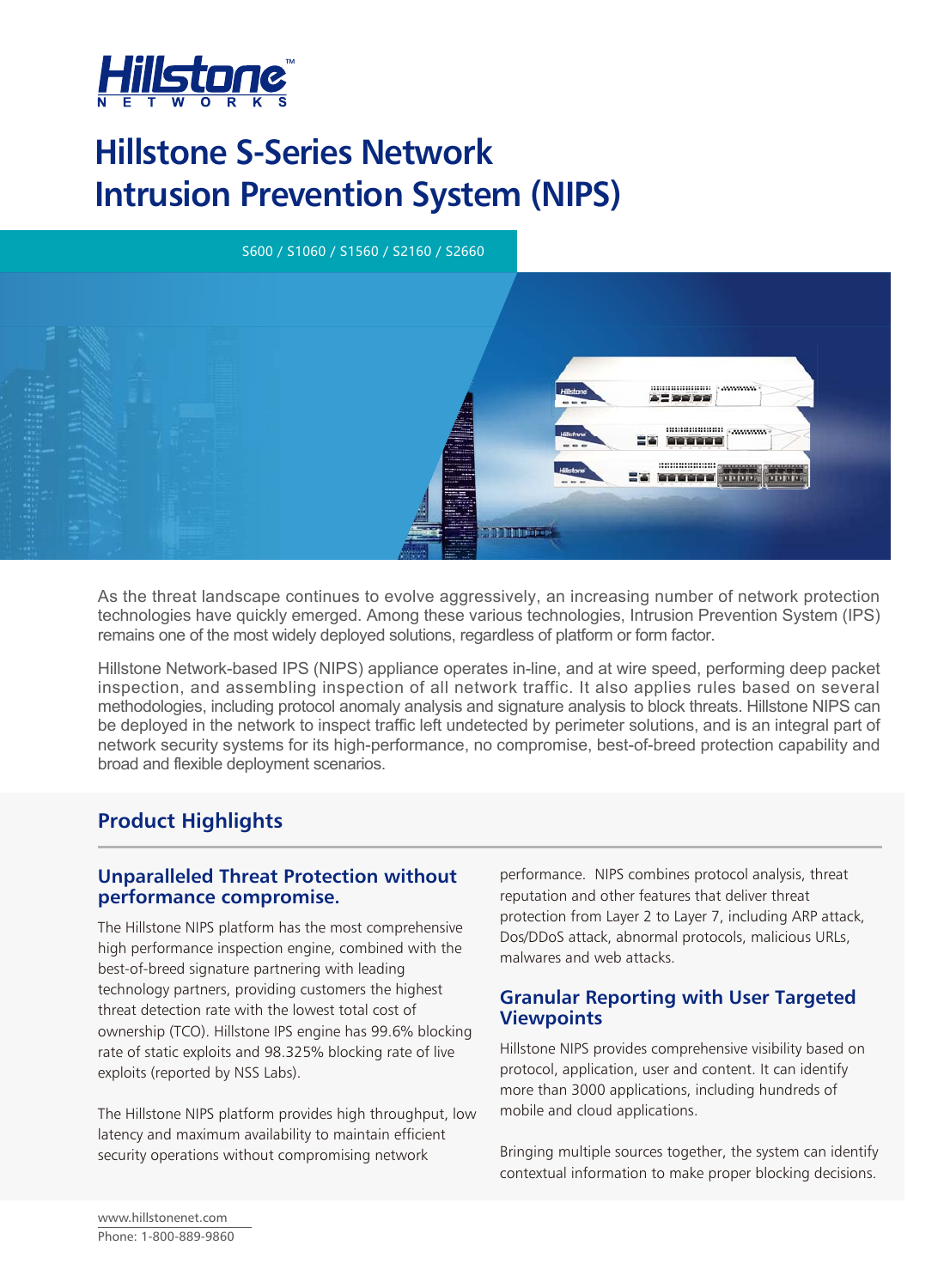# **Highlight**

With a granular and robust reporting function, it offers visibility across different views:

- Unique templates, based on whether you are a business system administrator, a security administrator or the CIO or executive.
- Organized Threat Content whether a security, system risk, network threat or traffic view – in order to help you clearly understand the risk and make the right decision.

### **Ease of Deployment and Centralized Management**

Deploying and managing the Hillstone NIPS is simple, with minimum overhead. It can be deployed in the following

modes to meet security requirements and ensure optimal network connectivity:

- Active protection (intrusion prevention mode), real time monitoring and blocking.
- Passive detection (intrusion detection mode), real time monitoring and alert.

The Hillstone NIPS can be managed by the Hillstone Security Management Platform (HSM). Administrators can centrally register, monitor, upgrade NIPS devices deployed in different branches or locations, with a unified management policy across the network for maximum efficiency.

## **Key Features**

#### **Intrusion Prevention**

- 8,000+ signatures, protocol anomaly detection, rate-based detection, custom signatures, manual, automatic push or pull signature updates, integrated threat encyclopedia
- IPS Actions: monitor, block, reset (attackers IP or victim IP, incoming interface) with expiry time
- Packet logging option
- Filter Based Selection: severity, target, OS, application or protocol
- IP exemption from specific IPS signatures
- IDS sniffer mode
- IPv4 and IPv6 rate based DoS protection with threshold settings against TCP Syn flood, TCP/UDP/SCTP port scan, ICMP sweep, TCP/UDP/SCIP/ICMP session flooding (source/destination)
- Active bypass with bypass interfaces
- Predefined prevention configuration

#### **Advanced Threat Detection**

- Behavior-based advanced malware detection
- Detection of more than 2000 known and unknown malware families including Virus, Worm, Trojan, Overflow etc
- Real-time, online, malware behavior model database update

#### **Abnormal Behavior Detection**

- Behavior modeling based on L3-L7 baseline traffic to reveal anomalous network behavior, such as HTTP scanning, Spider, SPAM, SSH/FTP weak password
- Detection of DDoS including Flood, Sockstress, zip of death, reflect, DNS query, SSL DDos and application DDoS
- Supports inspection of encrypted tunneling traffic for unknown applications
- Real-time, online, abnormal behavior model database update

#### **Cloud-Sandbox**

- Upload malicious files to cloud sandbox for analysis, including HTTPS encrypted traffic
- Provide complete behavior analysis report for malicious files

#### **Anti-Virus**

- Over 13 million AV signatures
- Flow-based Antivirus: protocols include HTTP, SMTP, POP3, IMAP, FTP/SFTP
- Supports compressed file virus scanning

#### **URL Filtering**

- Flow-based web filtering inspection
- Dynamic web filtering with cloud-based real-time categorization database: over 140 million URLs with 64 categories (8 of which are security related)
- Web filtering profile override: allows administrator to temporarily assign different profiles to user/group/IP
- Web filter local categories and category rating override
- Proxy avoidance prevention: proxy site category blocking, rate URLs by domain and IP address, block redirects from cache and translation sites, proxy avoidance application blocking, proxy behavior blocking (IPS)

#### **Application control**

- Over 3,000 applications that can be filtered by name, category, subcategory, technology and risk
- Each application contains a description, risk factors, dependencies, typical ports used, and URLs for additional reference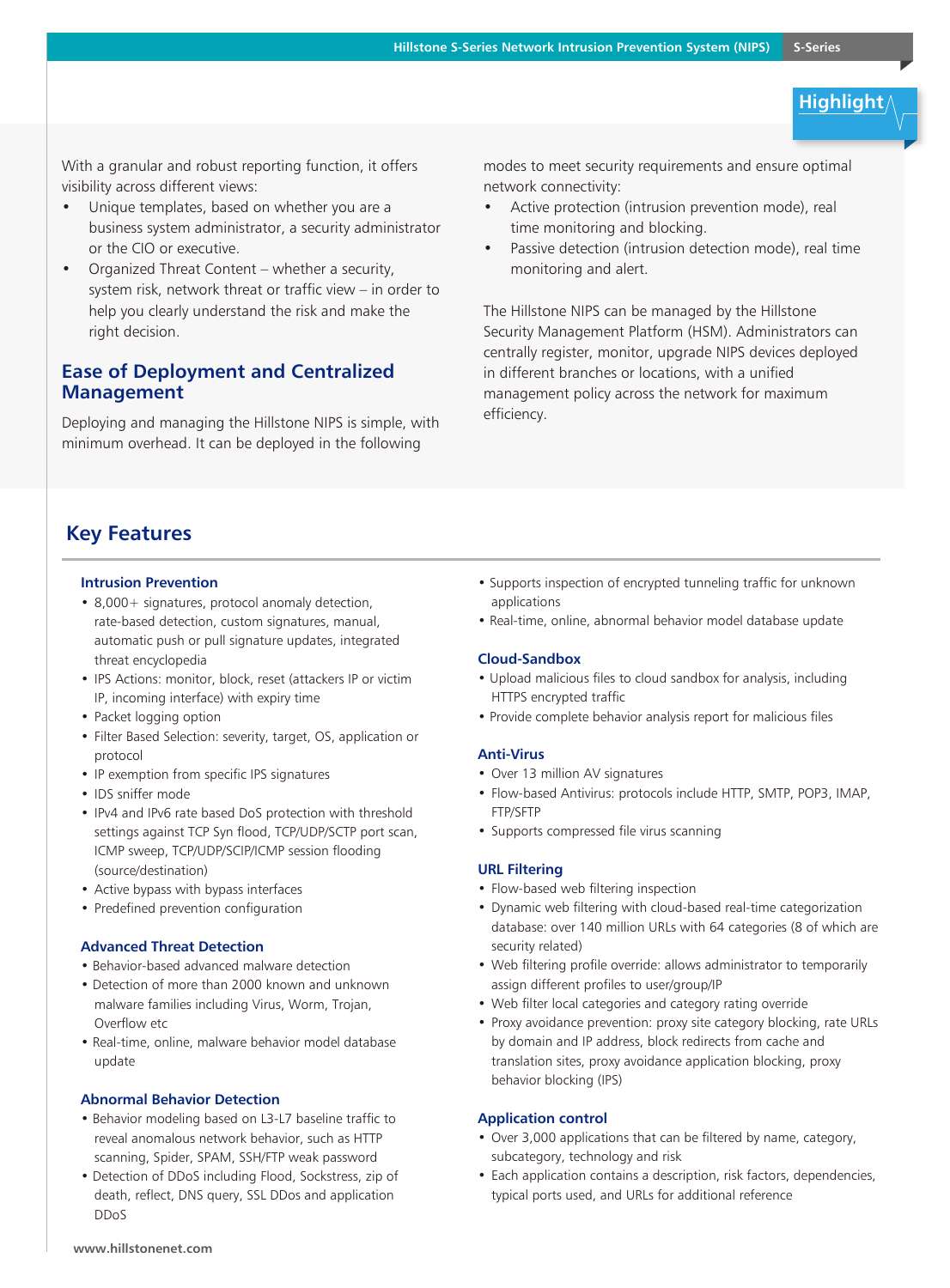- Actions: block, monitor
- Provide multi-dimensional monitoring and statistics for applications Rapid deployment: USB auto-install, local and remote script running in the cloud, including risk category and characteristics

#### **High Availability**

- Redundant heartbeat interfaces
- Active/Active and Active/Passive
- Standalone session synchronization
- HA reserved management interface
- Failover:
- Port, local & remote link monitoring
- Stateful failover
- Sub-second failover
- Failure notification
- Deployment Options:
- HA with link aggregation
- Full mesh HA
- Geographically dispersed HA

#### **Visible Administration**

- Management access: HTTP/HTTPS, SSH, telnet, console
- Central Management: Hillstone Security Manager (HSM), web service APIs
- Two-factor authentication: username/password, HTTPS certificates file
- System Integration: SNMP, syslog, alliance partnerships
- execution
- Dynamic real-time dashboard status and drill-in monitoring widgets
- Storage device management: storage space threshold customization and alarm, old data overlay, stop recording.
- Language support: English

#### **Logs and reporting**

- Logging facilities: local memory and storage, multiple syslog servers and multiple Hillstone Security Audit (HSA) platforms
- Encrypted logging and log integrity with HSA scheduled batch log uploading
- Reliable logging using TCP option (RFC 3195)
- Detailed traffic logs: forwarded, violated sessions, local traffic, invalid packets
- Comprehensive event logs: system and administrative activity audits, routing & networking, VPN, user authentications, WiFi related events
- IP and service port name resolution option
- Brief traffic log format option
- Granular Reporting with User Targeted Viewpoints
- HA Management/C-level View
- Business System Owner View
- Network Security Administrator View

| <b>Model</b>                                           | <b>S600</b>                                    | S1060                                 | S1560                                 | S2160                                                                                                                                            | S2660                                                                                                                                            |
|--------------------------------------------------------|------------------------------------------------|---------------------------------------|---------------------------------------|--------------------------------------------------------------------------------------------------------------------------------------------------|--------------------------------------------------------------------------------------------------------------------------------------------------|
|                                                        |                                                |                                       |                                       | wwwwww <b>infinites formed</b>                                                                                                                   | l<br>== weever within faith                                                                                                                      |
| IPS throughput <sup>(1)</sup>                          | 1 Gbps                                         | 3 Gbps                                | 4 Gbps                                | 10 Gbps                                                                                                                                          | 14 Gbps                                                                                                                                          |
| Maximum Concurrent<br>Connections (TCP) <sup>(2)</sup> | 1 M/2 M                                        | 1 M/2 M                               | 1 M/2 M                               | 2 M/4 M                                                                                                                                          | 2 M/4 M                                                                                                                                          |
| New connections per<br>second (TCP)(3)                 | 9.000                                          | 35,000                                | 41,000                                | 92,000                                                                                                                                           | 120,000                                                                                                                                          |
| Stoneshield                                            | N/A                                            | N/A                                   | Yes                                   | N/A                                                                                                                                              | Yes                                                                                                                                              |
| Storage                                                | 1T                                             | 1T                                    | 1T                                    | 1 <sub>T</sub>                                                                                                                                   | 1T                                                                                                                                               |
| Form factor                                            | 1 <sub>U</sub>                                 | 1 <sup>U</sup>                        | 1 <sup>U</sup>                        | 1 <sup>U</sup>                                                                                                                                   | 1 <sup>U</sup>                                                                                                                                   |
| Management Ports                                       | $2 \times$ USB Port,<br>$1 \times$ Consle Port | 2×USB Port.<br>$1 \times$ Consle Port | 2×USB Port.<br>$1 \times$ Consle Port | 2×USB Port 2×MGT,<br>$1 \times$ Consle Port                                                                                                      | 2×USB Port 2×MGT.<br>$1 \times$ Consle Port                                                                                                      |
| Fixed I/O Ports                                        | $4\times$ GE                                   | $4 \times$ GE                         | $4 \times$ GE                         | $4\times$ GE                                                                                                                                     | $4\times$ GE                                                                                                                                     |
| Available Slots for Extension<br><b>Modules</b>        | $1 \times$ Generic Slot                        | $1 \times$ Generic Slot               | $1 \times$ Generic Slot               | $2\times$ Generic Slot                                                                                                                           | 2×Generic Slot                                                                                                                                   |
| <b>Expansion Module Option</b>                         | IOC-S-4GE-B-L.<br>IOC-S-4SFP-L                 | IOC-S-4GE-B-L.<br>IOC-S-4SFP-L        | IOC-S-4GE-B-L.<br>IOC-S-4SFP-L        | IOC-S-4GE-B, IOC-S-4SFP,<br>IOC-S-8GE-B, IOC-S-8SFP,<br>IOC-S-4GE-4SFP, IOC-S-4SFP-B<br>IOC-S-2SFP+, IOC-S-2SFP+-B<br>IOC-S-4SFP+, IOC-S-4SFP+-B | IOC-S-4GE-B, IOC-S-4SFP,<br>IOC-S-8GE-B, IOC-S-8SFP,<br>IOC-S-4GE-4SFP, IOC-S-4SFP-B<br>IOC-S-2SFP+, IOC-S-2SFP+-B<br>IOC-S-4SFP+, IOC-S-4SFP+-B |
| Bypass Support (Default/<br>Max.)                      | 4/8                                            | 4/8                                   | 4/8                                   | 4/20                                                                                                                                             | 4/20                                                                                                                                             |
| Power Supply                                           | AC 100-240V 50/60Hz                            | AC 100-240V 50/60Hz                   | AC 100-240V 50/60Hz                   | AC 100-240V 50/60Hz                                                                                                                              | AC 100-240V 50/60Hz                                                                                                                              |
| Maximum Power<br>Consumption                           | $1\times 60W$                                  | $1\times 60W$                         | $1\times 60W$                         | 250W Redundancy $1 + 1$                                                                                                                          | 250W Redundancy $1 + 1$                                                                                                                          |
| Dimension (W×D×H, mm)                                  | $16.9 \times 11.8 \times 1.7$ in               | 16.9×11.8×1.7 in                      | 16.9×11.8×1.7 in                      | 16.9×14.8×1.7 in                                                                                                                                 | 16.9×14.8×1.7 in                                                                                                                                 |
|                                                        | $(430\times300\times44$ mm)                    | $(430\times300\times44$ mm)           | (430×300×44mm)                        | $(430\times375\times44$ mm)                                                                                                                      | $(430\times375\times44$ mm)                                                                                                                      |
| Weight                                                 | 14.3 lb (6.5kg)                                | 14.3 lb (6.5kg)                       | 14.3 lb (6.5kg)                       | 22.0 lb (10kg)                                                                                                                                   | 22.0 lb (10kg)                                                                                                                                   |
| Temperature                                            | 32-104 F (0-40 °C)                             | 32-104 F (0-40 °C)                    | 32-104 F (0-40 °C)                    | 32-104 F (0-40 °C)                                                                                                                               | 32-104 F (0-40°C)                                                                                                                                |
| Relative Humidity                                      | 5-85% (no dew)                                 | 5-85% (no dew)                        | 5-85% (no dew)                        | 5-85% (no dew)                                                                                                                                   | 5-85% (no dew)                                                                                                                                   |

# **Product Specification**